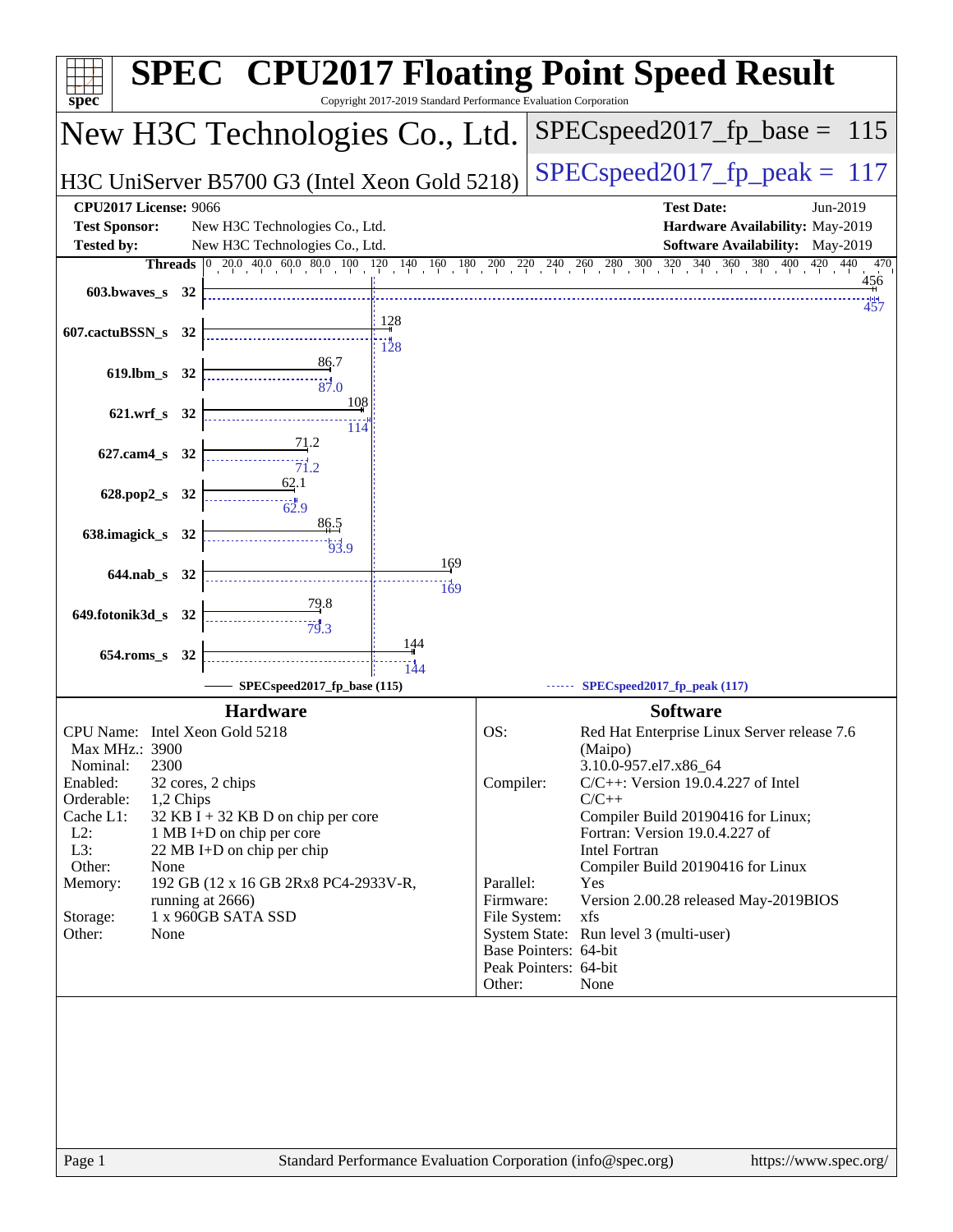| <b>SPEC CPU2017 Floating Point Speed Result</b><br>ĦТ<br>spec<br>Copyright 2017-2019 Standard Performance Evaluation Corporation                                                                                                                                                                           |                            |                                |             |                               |       |                      |              |                                                                                                          |                |              |                               |              |                                 |              |
|------------------------------------------------------------------------------------------------------------------------------------------------------------------------------------------------------------------------------------------------------------------------------------------------------------|----------------------------|--------------------------------|-------------|-------------------------------|-------|----------------------|--------------|----------------------------------------------------------------------------------------------------------|----------------|--------------|-------------------------------|--------------|---------------------------------|--------------|
| $SPEC speed2017_f p\_base = 115$<br>New H3C Technologies Co., Ltd.                                                                                                                                                                                                                                         |                            |                                |             |                               |       |                      |              |                                                                                                          |                |              |                               |              |                                 |              |
| $SPEC speed2017_fp\_peak = 117$<br>H3C UniServer B5700 G3 (Intel Xeon Gold 5218)                                                                                                                                                                                                                           |                            |                                |             |                               |       |                      |              |                                                                                                          |                |              |                               |              |                                 |              |
| <b>CPU2017 License: 9066</b><br><b>Test Date:</b><br>Jun-2019                                                                                                                                                                                                                                              |                            |                                |             |                               |       |                      |              |                                                                                                          |                |              |                               |              |                                 |              |
| <b>Test Sponsor:</b><br>New H3C Technologies Co., Ltd.<br>Hardware Availability: May-2019                                                                                                                                                                                                                  |                            |                                |             |                               |       |                      |              |                                                                                                          |                |              |                               |              |                                 |              |
| <b>Tested by:</b>                                                                                                                                                                                                                                                                                          |                            | New H3C Technologies Co., Ltd. |             |                               |       |                      |              |                                                                                                          |                |              |                               |              | Software Availability: May-2019 |              |
|                                                                                                                                                                                                                                                                                                            |                            |                                |             |                               |       | <b>Results Table</b> |              |                                                                                                          |                |              |                               |              |                                 |              |
| <b>Benchmark</b>                                                                                                                                                                                                                                                                                           | <b>Threads</b>             | <b>Seconds</b>                 | Ratio       | <b>Base</b><br><b>Seconds</b> | Ratio | <b>Seconds</b>       | <b>Ratio</b> | <b>Threads</b>                                                                                           | <b>Seconds</b> | <b>Ratio</b> | <b>Peak</b><br><b>Seconds</b> | <b>Ratio</b> | <b>Seconds</b>                  | <b>Ratio</b> |
| 603.bwaves_s                                                                                                                                                                                                                                                                                               | 32                         | 129                            | 459         | 129                           | 456   | 129                  | <b>456</b>   | 32                                                                                                       | 130            | 454          | <u>129</u>                    | 457          | 128                             | 460          |
| 607.cactuBSSN_s                                                                                                                                                                                                                                                                                            | 32                         | 131                            | 127         | 130                           | 128   | 130                  | 128          | 32                                                                                                       | 131            | 127          | <b>130</b>                    | 128          | 130                             | 128          |
| 619.lbm_s                                                                                                                                                                                                                                                                                                  | 32                         | 60.2                           | 87.0        | 60.4                          | 86.7  | 60.7                 | 86.2         | 32                                                                                                       | 59.9           | 87.5         | 60.2                          | 87.0         | 60.4                            | 86.7         |
| $621.wrf$ <sub>s</sub>                                                                                                                                                                                                                                                                                     | 32                         | 123                            | 108         | 121                           | 109   | <u>122</u>           | <b>108</b>   | 32                                                                                                       | 118            | 112          | 116                           | 114          | 116                             | 114          |
| $627$ .cam $4$ <sub>s</sub>                                                                                                                                                                                                                                                                                | 32                         | 125                            | 70.9        | 124                           | 71.3  | 124                  | 71.2         | 32                                                                                                       | 124            | 71.2         | 125                           | 71.1         | 124                             | 71.2         |
| $628.pop2_s$                                                                                                                                                                                                                                                                                               | 32                         | 192                            | 61.9        | 191                           | 62.3  | 191                  | 62.1         | 32                                                                                                       | 189            | 62.9         | 190                           | 62.4         | 187                             | 63.6         |
| 638.imagick_s                                                                                                                                                                                                                                                                                              | 32                         | 155                            | 93.2        | 172                           | 84.1  | 167                  | 86.5         | 32                                                                                                       | 153            | 94.0         | 154                           | 93.9         | 168                             | 86.0         |
| $644$ .nab_s                                                                                                                                                                                                                                                                                               | 32                         | 104                            | 169         | 103                           | 169   | 103                  | 169          | 32                                                                                                       | 103            | 169          | 103                           | <b>169</b>   | 103                             | 169          |
| 649.fotonik3d_s                                                                                                                                                                                                                                                                                            | 32                         | 114                            | <b>79.8</b> | 114                           | 79.7  | 114                  | 80.1         | 32                                                                                                       | 114            | 79.9         | 116                           | 78.8         | <b>115</b>                      | <u>79.3</u>  |
| $654$ .roms_s                                                                                                                                                                                                                                                                                              | 32                         | 111                            | 142         | 110                           | 144   | 110                  | 144          | 32                                                                                                       | 109            | 145          | <b>109</b>                    | 144          | 109                             | 144          |
|                                                                                                                                                                                                                                                                                                            | SPECspeed2017_fp_base =    |                                | 115         |                               |       |                      |              |                                                                                                          |                |              |                               |              |                                 |              |
|                                                                                                                                                                                                                                                                                                            | $SPEC speed2017_fp_peak =$ |                                | 117         |                               |       |                      |              |                                                                                                          |                |              |                               |              |                                 |              |
|                                                                                                                                                                                                                                                                                                            |                            |                                |             |                               |       |                      |              | Results appear in the order in which they were run. Bold underlined text indicates a median measurement. |                |              |                               |              |                                 |              |
| <b>Operating System Notes</b><br>Stack size set to unlimited using "ulimit -s unlimited"                                                                                                                                                                                                                   |                            |                                |             |                               |       |                      |              |                                                                                                          |                |              |                               |              |                                 |              |
| <b>General Notes</b>                                                                                                                                                                                                                                                                                       |                            |                                |             |                               |       |                      |              |                                                                                                          |                |              |                               |              |                                 |              |
| Environment variables set by runcpu before the start of the run:<br>KMP_AFFINITY = "granularity=fine, compact"<br>LD_LIBRARY_PATH = "/home/speccpu/lib/intel64"<br>OMP_STACKSIZE = "192M"<br>Binaries compiled on a system with 1x Intel Core i9-799X CPU + 32GB RAM                                       |                            |                                |             |                               |       |                      |              |                                                                                                          |                |              |                               |              |                                 |              |
| memory using Redhat Enterprise Linux 7.5<br>Transparent Huge Pages enabled by default<br>Prior to runcpu invocation<br>Filesystem page cache synced and cleared with:<br>sync; echo 3><br>/proc/sys/vm/drop_caches<br>NA: The test sponsor attests as of date of publication that CVF-2017-5754 (Meltdown) |                            |                                |             |                               |       |                      |              |                                                                                                          |                |              |                               |              |                                 |              |

NA: The test sponsor attests, as of date of publication, that CVE-2017-5754 (Meltdown) is mitigated in the system as tested and documented. Yes: The test sponsor attests, as of date of publication, that CVE-2017-5753 (Spectre variant 1) is mitigated in the system as tested and documented. Yes: The test sponsor attests, as of date of publication, that CVE-2017-5715 (Spectre variant 2) is mitigated in the system as tested and documented. Yes: The test sponsor attests, as of date of publication, that CVE-2018-3639 (Spectre variant 4)

is mitigated in the system as tested and documented.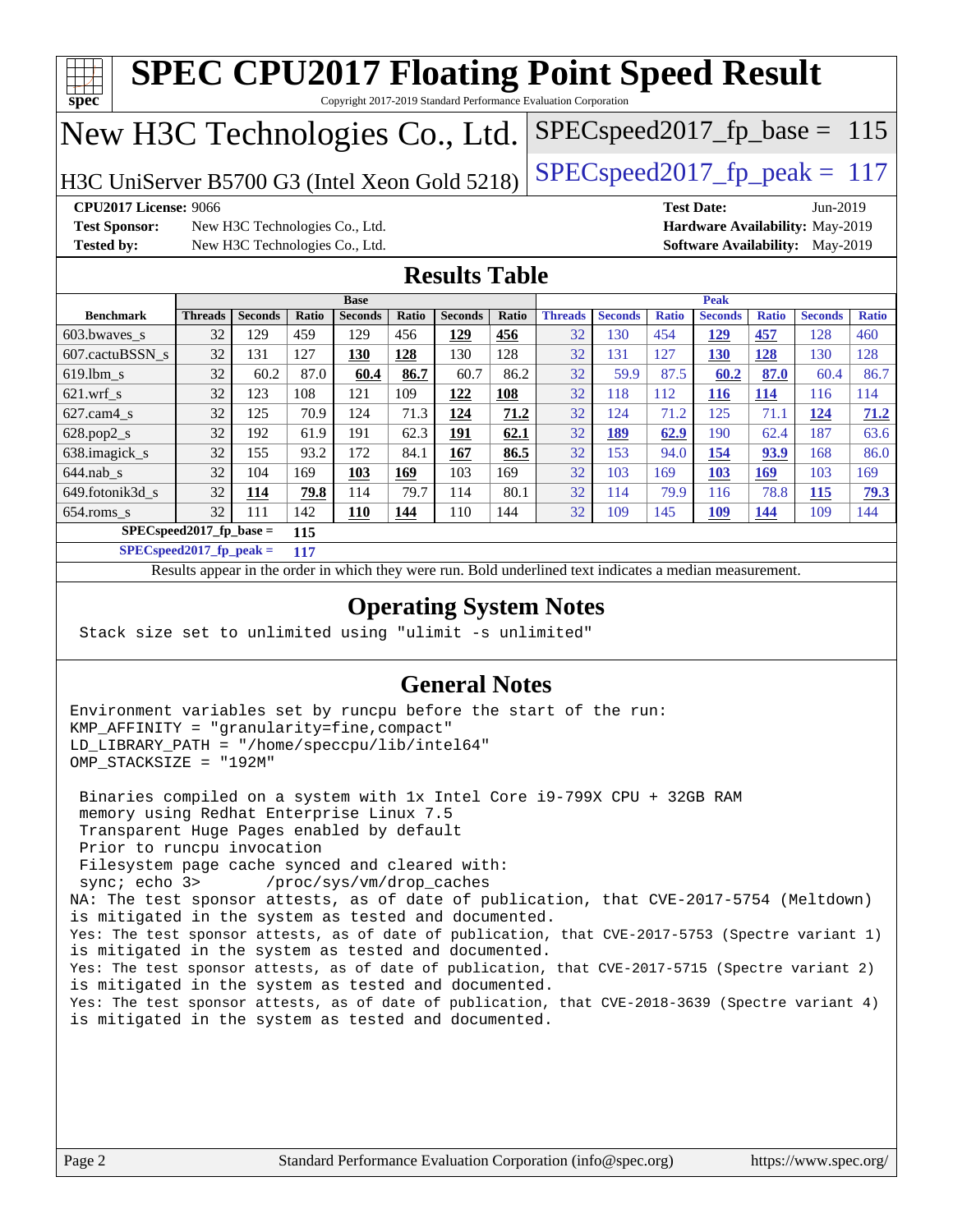| <b>SPEC CPU2017 Floating Point Speed Result</b><br>spec <sup>®</sup><br>Copyright 2017-2019 Standard Performance Evaluation Corporation                                                                                                                                                                                                                                                                                                                                                                                                                                                                                                                            |                                                                                      |  |  |  |  |  |  |  |
|--------------------------------------------------------------------------------------------------------------------------------------------------------------------------------------------------------------------------------------------------------------------------------------------------------------------------------------------------------------------------------------------------------------------------------------------------------------------------------------------------------------------------------------------------------------------------------------------------------------------------------------------------------------------|--------------------------------------------------------------------------------------|--|--|--|--|--|--|--|
| New H3C Technologies Co., Ltd.                                                                                                                                                                                                                                                                                                                                                                                                                                                                                                                                                                                                                                     | $SPEC speed2017_f p\_base = 115$                                                     |  |  |  |  |  |  |  |
| H3C UniServer B5700 G3 (Intel Xeon Gold 5218)                                                                                                                                                                                                                                                                                                                                                                                                                                                                                                                                                                                                                      | $SPEC speed2017_fp\_peak = 117$                                                      |  |  |  |  |  |  |  |
| <b>CPU2017 License: 9066</b><br><b>Test Date:</b><br>Jun-2019                                                                                                                                                                                                                                                                                                                                                                                                                                                                                                                                                                                                      |                                                                                      |  |  |  |  |  |  |  |
| <b>Test Sponsor:</b><br>New H3C Technologies Co., Ltd.                                                                                                                                                                                                                                                                                                                                                                                                                                                                                                                                                                                                             | Hardware Availability: May-2019                                                      |  |  |  |  |  |  |  |
| <b>Tested by:</b><br><b>Software Availability:</b> May-2019<br>New H3C Technologies Co., Ltd.                                                                                                                                                                                                                                                                                                                                                                                                                                                                                                                                                                      |                                                                                      |  |  |  |  |  |  |  |
| <b>Platform Notes</b>                                                                                                                                                                                                                                                                                                                                                                                                                                                                                                                                                                                                                                              |                                                                                      |  |  |  |  |  |  |  |
| BIOS Settings:<br>Set Hyper-Threading to disabled<br>Set Patrol Scrub to disabled<br>Set Link Frequency Select to 10.4GT/s<br>Sysinfo program /home/speccpu/bin/sysinfo<br>Rev: r5974 of 2018-05-19 9bcde8f2999c33d61f64985e45859ea9<br>running on localhost.localdomain Wed Jun 26 08:07:16 2019<br>SUT (System Under Test) info as seen by some common utilities.<br>For more information on this section, see<br>https://www.spec.org/cpu2017/Docs/config.html#sysinfo                                                                                                                                                                                          |                                                                                      |  |  |  |  |  |  |  |
| From /proc/cpuinfo<br>model name : Intel(R) Xeon(R) Gold 5218 CPU @ 2.30GHz<br>2 "physical id"s (chips)<br>32 "processors"<br>cores, siblings (Caution: counting these is hw and system dependent. The following<br>excerpts from /proc/cpuinfo might not be reliable. Use with caution.)<br>cpu cores : 16<br>siblings : 16<br>physical 0: cores 0 1 2 3 4 5 6 7 8 9 10 11 12 13 14 15<br>physical 1: cores 0 1 2 3 4 5 6 7 8 9 10 11 12 13 14 15                                                                                                                                                                                                                 |                                                                                      |  |  |  |  |  |  |  |
| From 1scpu:<br>Architecture:<br>x86 64<br>$32$ -bit, $64$ -bit<br>$CPU$ op-mode( $s$ ):<br>Little Endian<br>Byte Order:<br>32<br>CPU(s):<br>On-line $CPU(s)$ list:<br>$0 - 31$<br>Thread(s) per core:<br>1<br>16<br>$Core(s)$ per socket:<br>2<br>Socket(s):<br>2<br>NUMA node(s):<br>Vendor ID:<br>GenuineIntel<br>CPU family:<br>6<br>Model:<br>85<br>Model name:<br>$Intel(R) Xeon(R) Gold 5218 CPU @ 2.30GHz$<br>Stepping:<br>6<br>999.932<br>CPU MHz:<br>3900.0000<br>$CPU$ max $MHz:$<br>CPU min MHz:<br>1000.0000<br>BogoMIPS:<br>4600.00<br>Virtualization:<br>VT-x<br>Lld cache:<br>32K<br>Lli cache:<br>32K<br>L2 cache:<br>1024K<br>L3 cache:<br>22528K |                                                                                      |  |  |  |  |  |  |  |
| (Continued on next page)                                                                                                                                                                                                                                                                                                                                                                                                                                                                                                                                                                                                                                           |                                                                                      |  |  |  |  |  |  |  |
| Page 3                                                                                                                                                                                                                                                                                                                                                                                                                                                                                                                                                                                                                                                             | Standard Performance Evaluation Corporation (info@spec.org)<br>https://www.spec.org/ |  |  |  |  |  |  |  |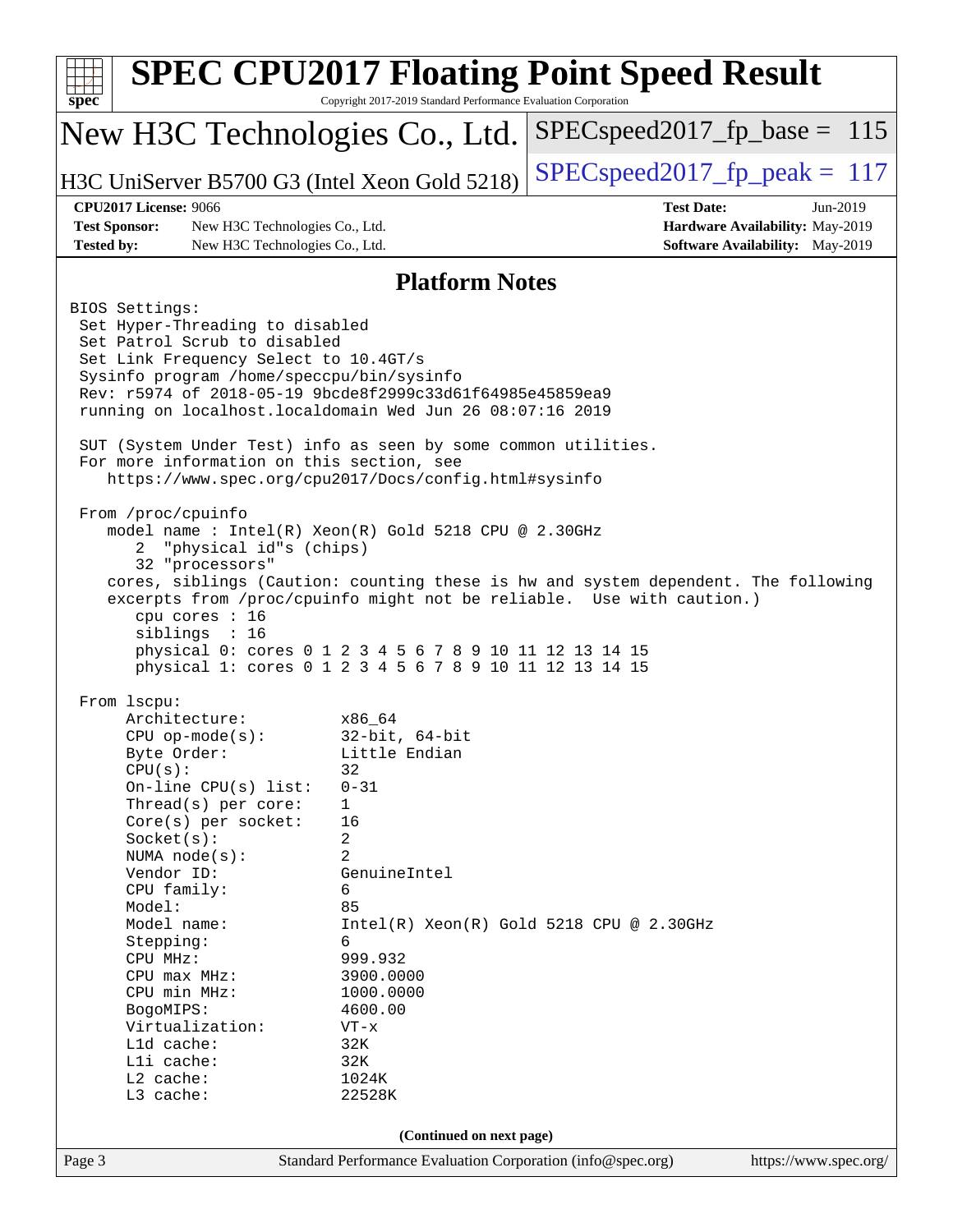| <b>SPEC CPU2017 Floating Point Speed Result</b><br>Copyright 2017-2019 Standard Performance Evaluation Corporation<br>$\mathbf{spec}^*$                                                                                                                                                                                                                                                                                                                                                                                                                                                                                                                                                                                                                                                                                                                                                                                                                                                           |                                                                                                            |  |  |  |  |
|---------------------------------------------------------------------------------------------------------------------------------------------------------------------------------------------------------------------------------------------------------------------------------------------------------------------------------------------------------------------------------------------------------------------------------------------------------------------------------------------------------------------------------------------------------------------------------------------------------------------------------------------------------------------------------------------------------------------------------------------------------------------------------------------------------------------------------------------------------------------------------------------------------------------------------------------------------------------------------------------------|------------------------------------------------------------------------------------------------------------|--|--|--|--|
| New H3C Technologies Co., Ltd.                                                                                                                                                                                                                                                                                                                                                                                                                                                                                                                                                                                                                                                                                                                                                                                                                                                                                                                                                                    | $SPEC speed2017_f p\_base = 115$                                                                           |  |  |  |  |
| H3C UniServer B5700 G3 (Intel Xeon Gold 5218)                                                                                                                                                                                                                                                                                                                                                                                                                                                                                                                                                                                                                                                                                                                                                                                                                                                                                                                                                     | $SPEC speed2017_fp\_peak = 117$                                                                            |  |  |  |  |
| <b>CPU2017 License: 9066</b><br><b>Test Sponsor:</b><br>New H3C Technologies Co., Ltd.<br><b>Tested by:</b><br>New H3C Technologies Co., Ltd.                                                                                                                                                                                                                                                                                                                                                                                                                                                                                                                                                                                                                                                                                                                                                                                                                                                     | <b>Test Date:</b><br>Jun-2019<br>Hardware Availability: May-2019<br><b>Software Availability:</b> May-2019 |  |  |  |  |
| <b>Platform Notes (Continued)</b>                                                                                                                                                                                                                                                                                                                                                                                                                                                                                                                                                                                                                                                                                                                                                                                                                                                                                                                                                                 |                                                                                                            |  |  |  |  |
| NUMA node0 CPU(s):<br>$0 - 15$<br>NUMA nodel CPU(s):<br>$16 - 31$<br>Flaqs:<br>pat pse36 clflush dts acpi mmx fxsr sse sse2 ss ht tm pbe syscall nx pdpe1gb rdtscp<br>lm constant_tsc art arch_perfmon pebs bts rep_good nopl xtopology nonstop_tsc<br>aperfmperf eagerfpu pni pclmulqdq dtes64 monitor ds_cpl vmx smx est tm2 ssse3 sdbg<br>fma cx16 xtpr pdcm pcid dca sse4_1 sse4_2 x2apic movbe popcnt tsc_deadline_timer aes<br>xsave avx f16c rdrand lahf_lm abm 3dnowprefetch epb cat_13 cdp_13 intel_ppin<br>intel_pt ssbd mba ibrs ibpb stibp ibrs_enhanced tpr_shadow vnmi flexpriority ept<br>vpid fsgsbase tsc_adjust bmil hle avx2 smep bmi2 erms invpcid rtm cqm mpx rdt_a<br>avx512f avx512dq rdseed adx smap clflushopt clwb avx512cd avx512bw avx512vl xsaveopt<br>xsavec xgetbv1 cqm_llc cqm_occup_llc cqm_mbm_total cqm_mbm_local dtherm ida arat pln<br>pts hwp hwp_act_window hwp_epp hwp_pkg_req pku ospke avx512_vnni spec_ctrl<br>intel_stibp flush_l1d arch_capabilities | fpu vme de pse tsc msr pae mce cx8 apic sep mtrr pge mca cmov                                              |  |  |  |  |
| /proc/cpuinfo cache data<br>cache size : 22528 KB<br>From numactl --hardware WARNING: a numactl 'node' might or might not correspond to a<br>physical chip.<br>$available: 2 nodes (0-1)$<br>node 0 cpus: 0 1 2 3 4 5 6 7 8 9 10 11 12 13 14 15<br>node 0 size: 96920 MB<br>node 0 free: 90953 MB<br>node 1 cpus: 16 17 18 19 20 21 22 23 24 25 26 27 28 29 30 31<br>node 1 size: 98304 MB<br>node 1 free: 91760 MB<br>node distances:<br>node<br>$\overline{0}$<br>1<br>0:<br>10<br>21<br>1:<br>21<br>10<br>From /proc/meminfo<br>MemTotal:<br>196457712 kB<br>$\Omega$<br>HugePages_Total:<br>Hugepagesize:<br>2048 kB<br>From /etc/*release* /etc/*version*<br>os-release:<br>NAME="Red Hat Enterprise Linux Server"<br>VERSION="7.6 (Maipo)"<br>ID="rhel"<br>ID LIKE="fedora"<br>VARIANT="Server"                                                                                                                                                                                             |                                                                                                            |  |  |  |  |
| VARIANT ID="server"<br>VERSION_ID="7.6"<br>PRETTY_NAME="Red Hat Enterprise Linux Server 7.6 (Maipo)"                                                                                                                                                                                                                                                                                                                                                                                                                                                                                                                                                                                                                                                                                                                                                                                                                                                                                              |                                                                                                            |  |  |  |  |
| (Continued on next page)                                                                                                                                                                                                                                                                                                                                                                                                                                                                                                                                                                                                                                                                                                                                                                                                                                                                                                                                                                          |                                                                                                            |  |  |  |  |
| Page 4<br>Standard Performance Evaluation Corporation (info@spec.org)                                                                                                                                                                                                                                                                                                                                                                                                                                                                                                                                                                                                                                                                                                                                                                                                                                                                                                                             | https://www.spec.org/                                                                                      |  |  |  |  |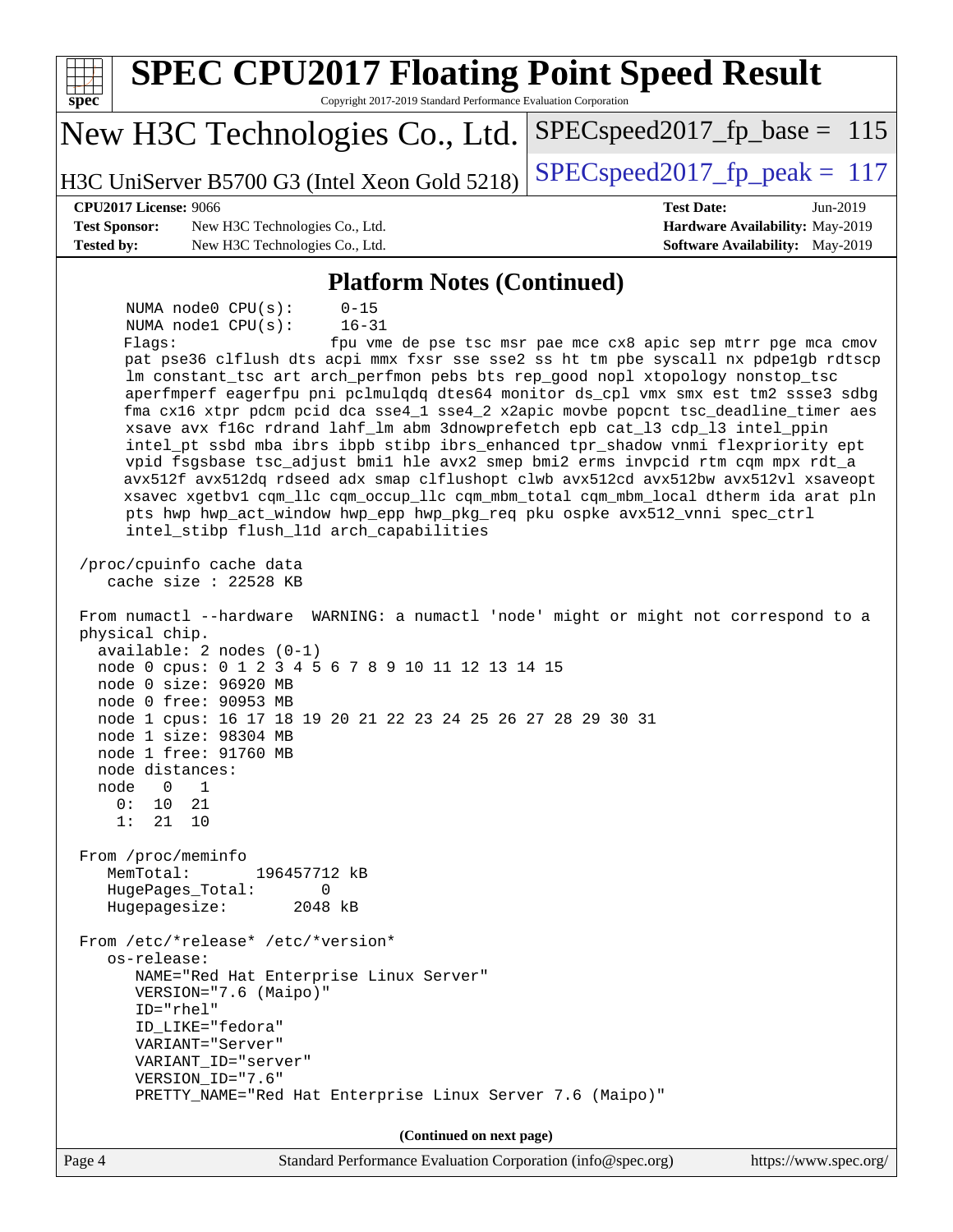| <b>SPEC CPU2017 Floating Point Speed Result</b><br>Copyright 2017-2019 Standard Performance Evaluation Corporation<br>$s\overline{p}\overline{e}\overline{c}$                                                                                                                                                                                                                                      |                                                                                                     |  |  |  |  |  |  |  |
|----------------------------------------------------------------------------------------------------------------------------------------------------------------------------------------------------------------------------------------------------------------------------------------------------------------------------------------------------------------------------------------------------|-----------------------------------------------------------------------------------------------------|--|--|--|--|--|--|--|
| New H3C Technologies Co., Ltd.                                                                                                                                                                                                                                                                                                                                                                     | $SPEC speed2017_fp\_base = 115$                                                                     |  |  |  |  |  |  |  |
| H3C UniServer B5700 G3 (Intel Xeon Gold 5218)                                                                                                                                                                                                                                                                                                                                                      | $SPEC speed2017_fp\_peak = 117$                                                                     |  |  |  |  |  |  |  |
| <b>CPU2017 License: 9066</b><br><b>Test Sponsor:</b><br>New H3C Technologies Co., Ltd.<br><b>Tested by:</b><br>New H3C Technologies Co., Ltd.                                                                                                                                                                                                                                                      | <b>Test Date:</b><br>Jun-2019<br>Hardware Availability: May-2019<br>Software Availability: May-2019 |  |  |  |  |  |  |  |
| <b>Platform Notes (Continued)</b>                                                                                                                                                                                                                                                                                                                                                                  |                                                                                                     |  |  |  |  |  |  |  |
| redhat-release: Red Hat Enterprise Linux Server release 7.6 (Maipo)<br>system-release: Red Hat Enterprise Linux Server release 7.6 (Maipo)<br>system-release-cpe: cpe:/o:redhat:enterprise_linux:7.6:ga:server                                                                                                                                                                                     |                                                                                                     |  |  |  |  |  |  |  |
| uname $-a$ :<br>Linux localhost.localdomain 3.10.0-957.el7.x86_64 #1 SMP Thu Oct 4 20:48:51 UTC 2018<br>x86_64 x86_64 x86_64 GNU/Linux                                                                                                                                                                                                                                                             |                                                                                                     |  |  |  |  |  |  |  |
| Kernel self-reported vulnerability status:                                                                                                                                                                                                                                                                                                                                                         |                                                                                                     |  |  |  |  |  |  |  |
| CVE-2017-5754 (Meltdown):<br>Not affected<br>CVE-2017-5753 (Spectre variant 1): Mitigation: Load fences, __user pointer sanitization<br>CVE-2017-5715 (Spectre variant 2): Mitigation: Enhanced IBRS                                                                                                                                                                                               |                                                                                                     |  |  |  |  |  |  |  |
| run-level 3 Jun 26 03:30 last=5                                                                                                                                                                                                                                                                                                                                                                    |                                                                                                     |  |  |  |  |  |  |  |
| SPEC is set to: /home/speccpu<br>Filesystem<br>Size Used Avail Use% Mounted on<br>Type<br>/dev/mapper/rhel-home xfs<br>839G<br>17G 822G<br>2% /home                                                                                                                                                                                                                                                |                                                                                                     |  |  |  |  |  |  |  |
| Additional information from dmidecode follows. WARNING: Use caution when you interpret<br>this section. The 'dmidecode' program reads system data which is "intended to allow<br>hardware to be accurately determined", but the intent may not be met, as there are<br>frequent changes to hardware, firmware, and the "DMTF SMBIOS" standard.<br>BIOS American Megatrends Inc. 2.00.28 05/24/2019 |                                                                                                     |  |  |  |  |  |  |  |
| Memory:<br>3x Hynix HMA82GR7CJR8N-WM 16 GB 2 rank 2933, configured at 2666<br>8x Micron 18ASF2G72PDZ-2G9E1 16 GB 2 rank 2933, configured at 2666<br>12x NO DIMM NO DIMM                                                                                                                                                                                                                            |                                                                                                     |  |  |  |  |  |  |  |
| 1x Samsung M393A2K43CB2-CVF 16 GB 2 rank 2933, configured at 2666<br>(End of data from sysinfo program)                                                                                                                                                                                                                                                                                            |                                                                                                     |  |  |  |  |  |  |  |
|                                                                                                                                                                                                                                                                                                                                                                                                    |                                                                                                     |  |  |  |  |  |  |  |
| <b>Compiler Version Notes</b>                                                                                                                                                                                                                                                                                                                                                                      |                                                                                                     |  |  |  |  |  |  |  |
| 619.1bm_s(base, peak)    638.imagick_s(base, peak)    644.nab_s(base, peak)<br>CC.                                                                                                                                                                                                                                                                                                                 |                                                                                                     |  |  |  |  |  |  |  |
| Intel(R) C Intel(R) 64 Compiler for applications running on Intel(R) 64,<br>Version 19.0.4.227 Build 20190416<br>Copyright (C) 1985-2019 Intel Corporation. All rights reserved.                                                                                                                                                                                                                   |                                                                                                     |  |  |  |  |  |  |  |
| FC 607.cactuBSSN_s(base, peak)                                                                                                                                                                                                                                                                                                                                                                     |                                                                                                     |  |  |  |  |  |  |  |
| (Continued on next page)                                                                                                                                                                                                                                                                                                                                                                           |                                                                                                     |  |  |  |  |  |  |  |
| Page 5<br>Standard Performance Evaluation Corporation (info@spec.org)                                                                                                                                                                                                                                                                                                                              | https://www.spec.org/                                                                               |  |  |  |  |  |  |  |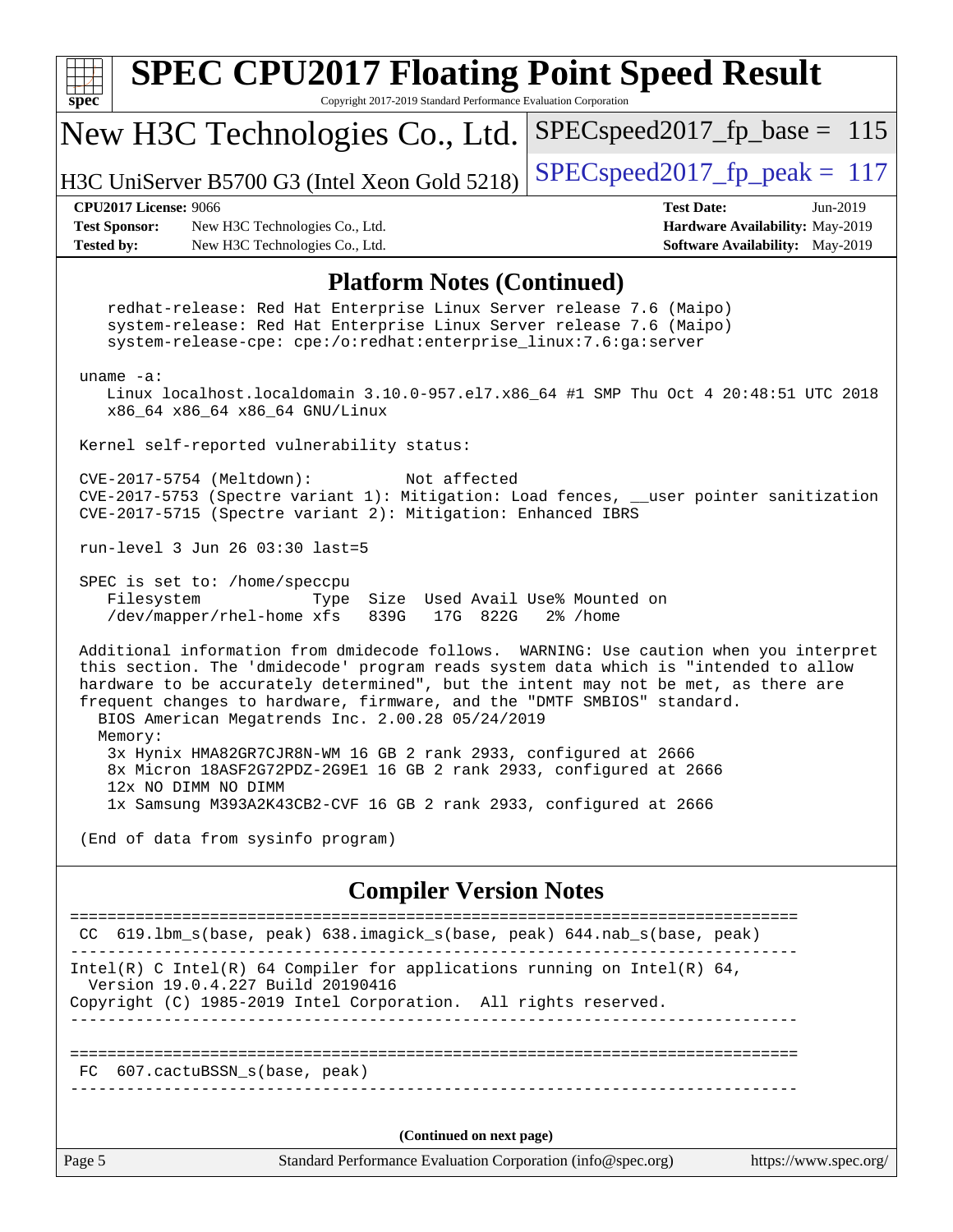

#### Intel(R)  $C++$  Intel(R) 64 Compiler for applications running on Intel(R) 64, Version 19.0.4.227 Build 20190416 Copyright (C) 1985-2019 Intel Corporation. All rights reserved. Intel(R) C Intel(R) 64 Compiler for applications running on Intel(R) 64, Version 19.0.4.227 Build 20190416 Copyright (C) 1985-2019 Intel Corporation. All rights reserved. Intel(R) Fortran Intel(R) 64 Compiler for applications running on Intel(R) 64, Version 19.0.4.227 Build 20190416 Copyright (C) 1985-2019 Intel Corporation. All rights reserved. ------------------------------------------------------------------------------ ============================================================================== FC 603.bwaves  $s(base)$  649.fotonik3d  $s(base)$  654.roms  $s(base, peak)$ ------------------------------------------------------------------------------ Intel(R) Fortran Intel(R) 64 Compiler for applications running on Intel(R) 64, Version 19.0.4.227 Build 20190416 Copyright (C) 1985-2019 Intel Corporation. All rights reserved. ------------------------------------------------------------------------------ ============================================================================== FC 603.bwaves\_s(peak) 649.fotonik3d\_s(peak) ------------------------------------------------------------------------------ Intel(R) Fortran Intel(R) 64 Compiler for applications running on Intel(R) 64, Version 19.0.4.227 Build 20190416 Copyright (C) 1985-2019 Intel Corporation. All rights reserved. ------------------------------------------------------------------------------ ============================================================================== CC 621.wrf\_s(base) 627.cam4\_s(base, peak) 628.pop2\_s(base) ------------------------------------------------------------------------------ Intel(R) Fortran Intel(R) 64 Compiler for applications running on Intel(R) 64, Version 19.0.4.227 Build 20190416 Copyright (C) 1985-2019 Intel Corporation. All rights reserved. Intel(R) C Intel(R) 64 Compiler for applications running on Intel(R)  $64$ , Version 19.0.4.227 Build 20190416 Copyright (C) 1985-2019 Intel Corporation. All rights reserved. ------------------------------------------------------------------------------ ============================================================================== CC 621.wrf\_s(peak) 628.pop2\_s(peak) ------------------------------------------------------------------------------ Intel(R) Fortran Intel(R) 64 Compiler for applications running on Intel(R) 64, Version 19.0.4.227 Build 20190416 Copyright (C) 1985-2019 Intel Corporation. All rights reserved. Intel(R) C Intel(R) 64 Compiler for applications running on Intel(R) 64, Version 19.0.4.227 Build 20190416 Copyright (C) 1985-2019 Intel Corporation. All rights reserved.

**(Continued on next page)**

| Page 6 | Standard Performance Evaluation Corporation (info@spec.org) | https://www.spec.org/ |
|--------|-------------------------------------------------------------|-----------------------|
|--------|-------------------------------------------------------------|-----------------------|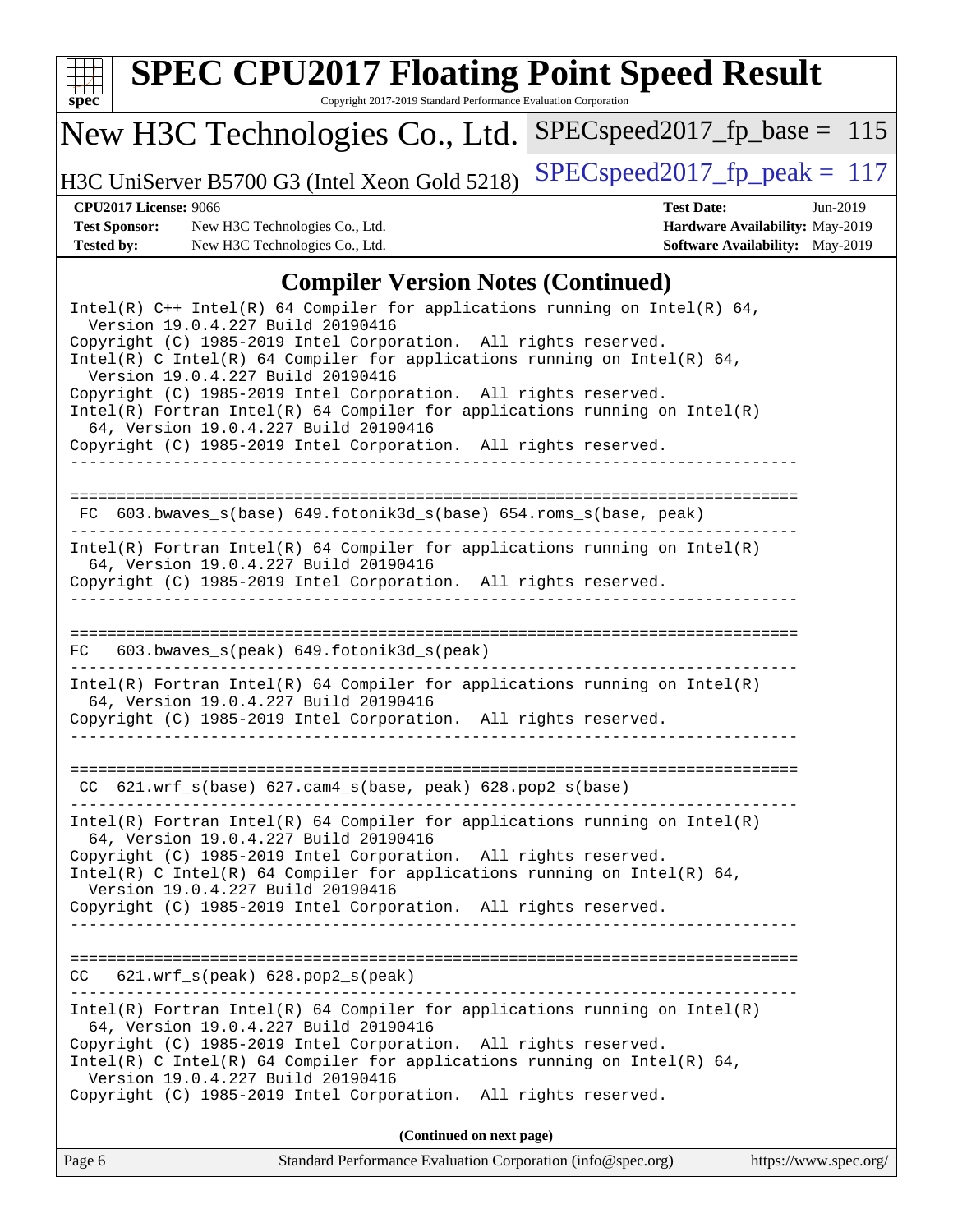| Spec                 | <b>SPEC CPU2017 Floating Point Speed Result</b><br>Copyright 2017-2019 Standard Performance Evaluation Corporation |                                        |  |  |  |  |  |  |
|----------------------|--------------------------------------------------------------------------------------------------------------------|----------------------------------------|--|--|--|--|--|--|
|                      | New H3C Technologies Co., Ltd.                                                                                     | $SPEC speed2017_fp\_base = 115$        |  |  |  |  |  |  |
|                      | H3C UniServer B5700 G3 (Intel Xeon Gold 5218)                                                                      | $SPEC speed2017fp peak = 117$          |  |  |  |  |  |  |
|                      | CPU2017 License: 9066                                                                                              | <b>Test Date:</b><br>$Jun-2019$        |  |  |  |  |  |  |
| <b>Test Sponsor:</b> | New H3C Technologies Co., Ltd.                                                                                     | Hardware Availability: May-2019        |  |  |  |  |  |  |
| <b>Tested by:</b>    | New H3C Technologies Co., Ltd.                                                                                     | <b>Software Availability:</b> May-2019 |  |  |  |  |  |  |
|                      |                                                                                                                    | $\blacksquare$                         |  |  |  |  |  |  |

#### **[Compiler Version Notes \(Continued\)](http://www.spec.org/auto/cpu2017/Docs/result-fields.html#CompilerVersionNotes)**

------------------------------------------------------------------------------

# **[Base Compiler Invocation](http://www.spec.org/auto/cpu2017/Docs/result-fields.html#BaseCompilerInvocation)**

[C benchmarks](http://www.spec.org/auto/cpu2017/Docs/result-fields.html#Cbenchmarks): [icc -m64 -std=c11](http://www.spec.org/cpu2017/results/res2019q3/cpu2017-20190628-15908.flags.html#user_CCbase_intel_icc_64bit_c11_33ee0cdaae7deeeab2a9725423ba97205ce30f63b9926c2519791662299b76a0318f32ddfffdc46587804de3178b4f9328c46fa7c2b0cd779d7a61945c91cd35)

[Fortran benchmarks](http://www.spec.org/auto/cpu2017/Docs/result-fields.html#Fortranbenchmarks): [ifort -m64](http://www.spec.org/cpu2017/results/res2019q3/cpu2017-20190628-15908.flags.html#user_FCbase_intel_ifort_64bit_24f2bb282fbaeffd6157abe4f878425411749daecae9a33200eee2bee2fe76f3b89351d69a8130dd5949958ce389cf37ff59a95e7a40d588e8d3a57e0c3fd751)

[Benchmarks using both Fortran and C](http://www.spec.org/auto/cpu2017/Docs/result-fields.html#BenchmarksusingbothFortranandC): [ifort -m64](http://www.spec.org/cpu2017/results/res2019q3/cpu2017-20190628-15908.flags.html#user_CC_FCbase_intel_ifort_64bit_24f2bb282fbaeffd6157abe4f878425411749daecae9a33200eee2bee2fe76f3b89351d69a8130dd5949958ce389cf37ff59a95e7a40d588e8d3a57e0c3fd751) [icc -m64 -std=c11](http://www.spec.org/cpu2017/results/res2019q3/cpu2017-20190628-15908.flags.html#user_CC_FCbase_intel_icc_64bit_c11_33ee0cdaae7deeeab2a9725423ba97205ce30f63b9926c2519791662299b76a0318f32ddfffdc46587804de3178b4f9328c46fa7c2b0cd779d7a61945c91cd35)

[Benchmarks using Fortran, C, and C++:](http://www.spec.org/auto/cpu2017/Docs/result-fields.html#BenchmarksusingFortranCandCXX) [icpc -m64](http://www.spec.org/cpu2017/results/res2019q3/cpu2017-20190628-15908.flags.html#user_CC_CXX_FCbase_intel_icpc_64bit_4ecb2543ae3f1412ef961e0650ca070fec7b7afdcd6ed48761b84423119d1bf6bdf5cad15b44d48e7256388bc77273b966e5eb805aefd121eb22e9299b2ec9d9) [icc -m64 -std=c11](http://www.spec.org/cpu2017/results/res2019q3/cpu2017-20190628-15908.flags.html#user_CC_CXX_FCbase_intel_icc_64bit_c11_33ee0cdaae7deeeab2a9725423ba97205ce30f63b9926c2519791662299b76a0318f32ddfffdc46587804de3178b4f9328c46fa7c2b0cd779d7a61945c91cd35) [ifort -m64](http://www.spec.org/cpu2017/results/res2019q3/cpu2017-20190628-15908.flags.html#user_CC_CXX_FCbase_intel_ifort_64bit_24f2bb282fbaeffd6157abe4f878425411749daecae9a33200eee2bee2fe76f3b89351d69a8130dd5949958ce389cf37ff59a95e7a40d588e8d3a57e0c3fd751)

#### **[Base Portability Flags](http://www.spec.org/auto/cpu2017/Docs/result-fields.html#BasePortabilityFlags)**

 603.bwaves\_s: [-DSPEC\\_LP64](http://www.spec.org/cpu2017/results/res2019q3/cpu2017-20190628-15908.flags.html#suite_basePORTABILITY603_bwaves_s_DSPEC_LP64) 607.cactuBSSN\_s: [-DSPEC\\_LP64](http://www.spec.org/cpu2017/results/res2019q3/cpu2017-20190628-15908.flags.html#suite_basePORTABILITY607_cactuBSSN_s_DSPEC_LP64) 619.lbm\_s: [-DSPEC\\_LP64](http://www.spec.org/cpu2017/results/res2019q3/cpu2017-20190628-15908.flags.html#suite_basePORTABILITY619_lbm_s_DSPEC_LP64) 621.wrf\_s: [-DSPEC\\_LP64](http://www.spec.org/cpu2017/results/res2019q3/cpu2017-20190628-15908.flags.html#suite_basePORTABILITY621_wrf_s_DSPEC_LP64) [-DSPEC\\_CASE\\_FLAG](http://www.spec.org/cpu2017/results/res2019q3/cpu2017-20190628-15908.flags.html#b621.wrf_s_baseCPORTABILITY_DSPEC_CASE_FLAG) [-convert big\\_endian](http://www.spec.org/cpu2017/results/res2019q3/cpu2017-20190628-15908.flags.html#user_baseFPORTABILITY621_wrf_s_convert_big_endian_c3194028bc08c63ac5d04de18c48ce6d347e4e562e8892b8bdbdc0214820426deb8554edfa529a3fb25a586e65a3d812c835984020483e7e73212c4d31a38223) 627.cam4\_s: [-DSPEC\\_LP64](http://www.spec.org/cpu2017/results/res2019q3/cpu2017-20190628-15908.flags.html#suite_basePORTABILITY627_cam4_s_DSPEC_LP64) [-DSPEC\\_CASE\\_FLAG](http://www.spec.org/cpu2017/results/res2019q3/cpu2017-20190628-15908.flags.html#b627.cam4_s_baseCPORTABILITY_DSPEC_CASE_FLAG) 628.pop2\_s: [-DSPEC\\_LP64](http://www.spec.org/cpu2017/results/res2019q3/cpu2017-20190628-15908.flags.html#suite_basePORTABILITY628_pop2_s_DSPEC_LP64) [-DSPEC\\_CASE\\_FLAG](http://www.spec.org/cpu2017/results/res2019q3/cpu2017-20190628-15908.flags.html#b628.pop2_s_baseCPORTABILITY_DSPEC_CASE_FLAG) [-convert big\\_endian](http://www.spec.org/cpu2017/results/res2019q3/cpu2017-20190628-15908.flags.html#user_baseFPORTABILITY628_pop2_s_convert_big_endian_c3194028bc08c63ac5d04de18c48ce6d347e4e562e8892b8bdbdc0214820426deb8554edfa529a3fb25a586e65a3d812c835984020483e7e73212c4d31a38223) [-assume byterecl](http://www.spec.org/cpu2017/results/res2019q3/cpu2017-20190628-15908.flags.html#user_baseFPORTABILITY628_pop2_s_assume_byterecl_7e47d18b9513cf18525430bbf0f2177aa9bf368bc7a059c09b2c06a34b53bd3447c950d3f8d6c70e3faf3a05c8557d66a5798b567902e8849adc142926523472) 638.imagick\_s: [-DSPEC\\_LP64](http://www.spec.org/cpu2017/results/res2019q3/cpu2017-20190628-15908.flags.html#suite_basePORTABILITY638_imagick_s_DSPEC_LP64) 644.nab\_s: [-DSPEC\\_LP64](http://www.spec.org/cpu2017/results/res2019q3/cpu2017-20190628-15908.flags.html#suite_basePORTABILITY644_nab_s_DSPEC_LP64) 649.fotonik3d\_s: [-DSPEC\\_LP64](http://www.spec.org/cpu2017/results/res2019q3/cpu2017-20190628-15908.flags.html#suite_basePORTABILITY649_fotonik3d_s_DSPEC_LP64) 654.roms\_s: [-DSPEC\\_LP64](http://www.spec.org/cpu2017/results/res2019q3/cpu2017-20190628-15908.flags.html#suite_basePORTABILITY654_roms_s_DSPEC_LP64)

#### **[Base Optimization Flags](http://www.spec.org/auto/cpu2017/Docs/result-fields.html#BaseOptimizationFlags)**

[C benchmarks](http://www.spec.org/auto/cpu2017/Docs/result-fields.html#Cbenchmarks): [-xCORE-AVX512](http://www.spec.org/cpu2017/results/res2019q3/cpu2017-20190628-15908.flags.html#user_CCbase_f-xCORE-AVX512) [-ipo](http://www.spec.org/cpu2017/results/res2019q3/cpu2017-20190628-15908.flags.html#user_CCbase_f-ipo) [-O3](http://www.spec.org/cpu2017/results/res2019q3/cpu2017-20190628-15908.flags.html#user_CCbase_f-O3) [-no-prec-div](http://www.spec.org/cpu2017/results/res2019q3/cpu2017-20190628-15908.flags.html#user_CCbase_f-no-prec-div) [-qopt-prefetch](http://www.spec.org/cpu2017/results/res2019q3/cpu2017-20190628-15908.flags.html#user_CCbase_f-qopt-prefetch) [-ffinite-math-only](http://www.spec.org/cpu2017/results/res2019q3/cpu2017-20190628-15908.flags.html#user_CCbase_f_finite_math_only_cb91587bd2077682c4b38af759c288ed7c732db004271a9512da14a4f8007909a5f1427ecbf1a0fb78ff2a814402c6114ac565ca162485bbcae155b5e4258871) [-qopt-mem-layout-trans=4](http://www.spec.org/cpu2017/results/res2019q3/cpu2017-20190628-15908.flags.html#user_CCbase_f-qopt-mem-layout-trans_fa39e755916c150a61361b7846f310bcdf6f04e385ef281cadf3647acec3f0ae266d1a1d22d972a7087a248fd4e6ca390a3634700869573d231a252c784941a8) [-qopenmp](http://www.spec.org/cpu2017/results/res2019q3/cpu2017-20190628-15908.flags.html#user_CCbase_qopenmp_16be0c44f24f464004c6784a7acb94aca937f053568ce72f94b139a11c7c168634a55f6653758ddd83bcf7b8463e8028bb0b48b77bcddc6b78d5d95bb1df2967) [-DSPEC\\_OPENMP](http://www.spec.org/cpu2017/results/res2019q3/cpu2017-20190628-15908.flags.html#suite_CCbase_DSPEC_OPENMP)

[Fortran benchmarks](http://www.spec.org/auto/cpu2017/Docs/result-fields.html#Fortranbenchmarks):

|                         |  |                                                      |  |  | -DSPEC OPENMP -xCORE-AVX512 -ipo -03 -no-prec-div -gopt-prefetch |
|-------------------------|--|------------------------------------------------------|--|--|------------------------------------------------------------------|
|                         |  | -ffinite-math-only -qopt-mem-layout-trans=4 -qopenmp |  |  |                                                                  |
| -nostandard-realloc-lhs |  |                                                      |  |  |                                                                  |

**(Continued on next page)**

Page 7 Standard Performance Evaluation Corporation [\(info@spec.org\)](mailto:info@spec.org) <https://www.spec.org/>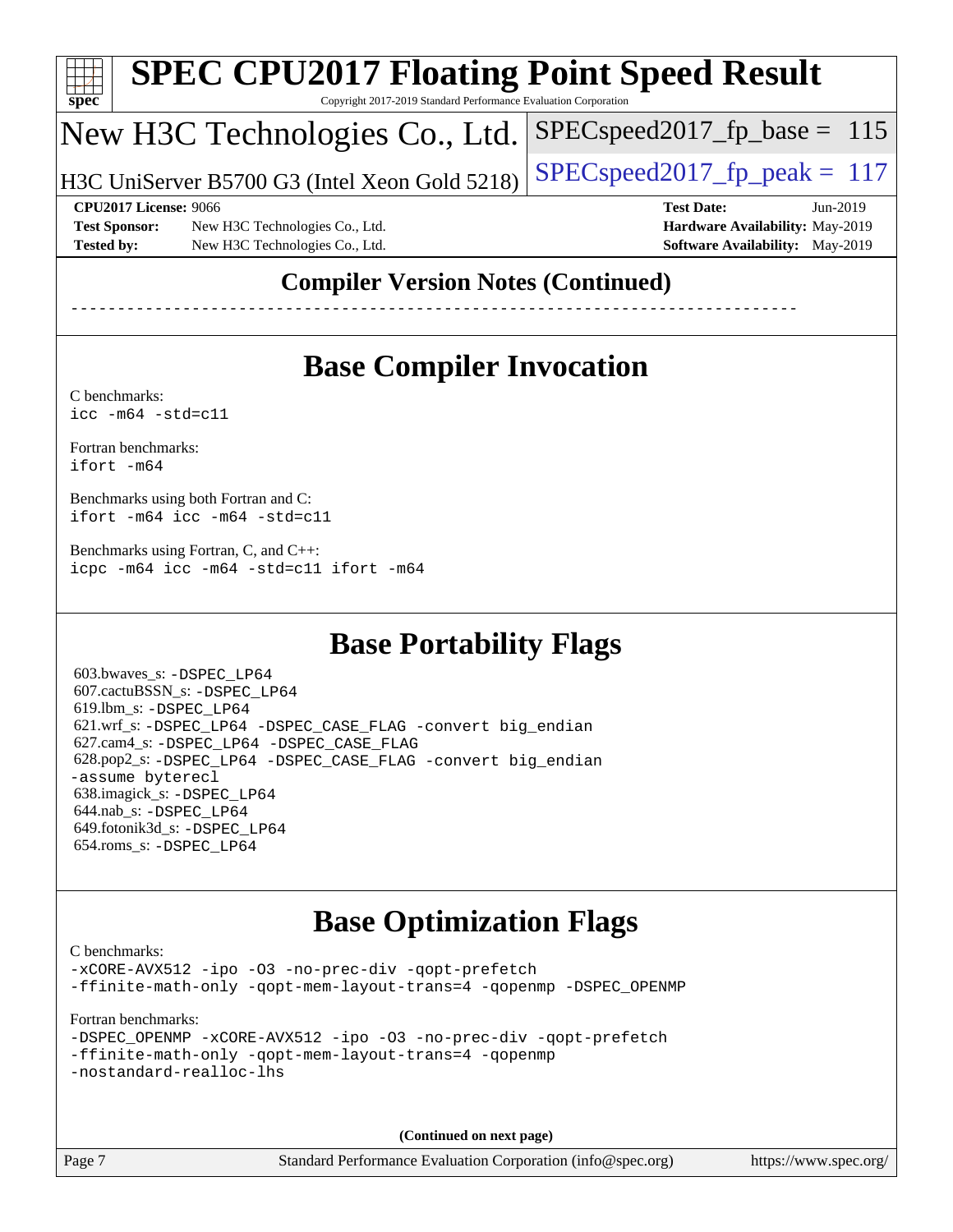

## **[Base Optimization Flags \(Continued\)](http://www.spec.org/auto/cpu2017/Docs/result-fields.html#BaseOptimizationFlags)**

[Benchmarks using both Fortran and C](http://www.spec.org/auto/cpu2017/Docs/result-fields.html#BenchmarksusingbothFortranandC):

[-xCORE-AVX512](http://www.spec.org/cpu2017/results/res2019q3/cpu2017-20190628-15908.flags.html#user_CC_FCbase_f-xCORE-AVX512) [-ipo](http://www.spec.org/cpu2017/results/res2019q3/cpu2017-20190628-15908.flags.html#user_CC_FCbase_f-ipo) [-O3](http://www.spec.org/cpu2017/results/res2019q3/cpu2017-20190628-15908.flags.html#user_CC_FCbase_f-O3) [-no-prec-div](http://www.spec.org/cpu2017/results/res2019q3/cpu2017-20190628-15908.flags.html#user_CC_FCbase_f-no-prec-div) [-qopt-prefetch](http://www.spec.org/cpu2017/results/res2019q3/cpu2017-20190628-15908.flags.html#user_CC_FCbase_f-qopt-prefetch) [-ffinite-math-only](http://www.spec.org/cpu2017/results/res2019q3/cpu2017-20190628-15908.flags.html#user_CC_FCbase_f_finite_math_only_cb91587bd2077682c4b38af759c288ed7c732db004271a9512da14a4f8007909a5f1427ecbf1a0fb78ff2a814402c6114ac565ca162485bbcae155b5e4258871) [-qopt-mem-layout-trans=4](http://www.spec.org/cpu2017/results/res2019q3/cpu2017-20190628-15908.flags.html#user_CC_FCbase_f-qopt-mem-layout-trans_fa39e755916c150a61361b7846f310bcdf6f04e385ef281cadf3647acec3f0ae266d1a1d22d972a7087a248fd4e6ca390a3634700869573d231a252c784941a8) [-qopenmp](http://www.spec.org/cpu2017/results/res2019q3/cpu2017-20190628-15908.flags.html#user_CC_FCbase_qopenmp_16be0c44f24f464004c6784a7acb94aca937f053568ce72f94b139a11c7c168634a55f6653758ddd83bcf7b8463e8028bb0b48b77bcddc6b78d5d95bb1df2967) [-DSPEC\\_OPENMP](http://www.spec.org/cpu2017/results/res2019q3/cpu2017-20190628-15908.flags.html#suite_CC_FCbase_DSPEC_OPENMP) [-nostandard-realloc-lhs](http://www.spec.org/cpu2017/results/res2019q3/cpu2017-20190628-15908.flags.html#user_CC_FCbase_f_2003_std_realloc_82b4557e90729c0f113870c07e44d33d6f5a304b4f63d4c15d2d0f1fab99f5daaed73bdb9275d9ae411527f28b936061aa8b9c8f2d63842963b95c9dd6426b8a) [Benchmarks using Fortran, C, and C++:](http://www.spec.org/auto/cpu2017/Docs/result-fields.html#BenchmarksusingFortranCandCXX)

[-xCORE-AVX512](http://www.spec.org/cpu2017/results/res2019q3/cpu2017-20190628-15908.flags.html#user_CC_CXX_FCbase_f-xCORE-AVX512) [-ipo](http://www.spec.org/cpu2017/results/res2019q3/cpu2017-20190628-15908.flags.html#user_CC_CXX_FCbase_f-ipo) [-O3](http://www.spec.org/cpu2017/results/res2019q3/cpu2017-20190628-15908.flags.html#user_CC_CXX_FCbase_f-O3) [-no-prec-div](http://www.spec.org/cpu2017/results/res2019q3/cpu2017-20190628-15908.flags.html#user_CC_CXX_FCbase_f-no-prec-div) [-qopt-prefetch](http://www.spec.org/cpu2017/results/res2019q3/cpu2017-20190628-15908.flags.html#user_CC_CXX_FCbase_f-qopt-prefetch) [-ffinite-math-only](http://www.spec.org/cpu2017/results/res2019q3/cpu2017-20190628-15908.flags.html#user_CC_CXX_FCbase_f_finite_math_only_cb91587bd2077682c4b38af759c288ed7c732db004271a9512da14a4f8007909a5f1427ecbf1a0fb78ff2a814402c6114ac565ca162485bbcae155b5e4258871) [-qopt-mem-layout-trans=4](http://www.spec.org/cpu2017/results/res2019q3/cpu2017-20190628-15908.flags.html#user_CC_CXX_FCbase_f-qopt-mem-layout-trans_fa39e755916c150a61361b7846f310bcdf6f04e385ef281cadf3647acec3f0ae266d1a1d22d972a7087a248fd4e6ca390a3634700869573d231a252c784941a8) [-qopenmp](http://www.spec.org/cpu2017/results/res2019q3/cpu2017-20190628-15908.flags.html#user_CC_CXX_FCbase_qopenmp_16be0c44f24f464004c6784a7acb94aca937f053568ce72f94b139a11c7c168634a55f6653758ddd83bcf7b8463e8028bb0b48b77bcddc6b78d5d95bb1df2967) [-DSPEC\\_OPENMP](http://www.spec.org/cpu2017/results/res2019q3/cpu2017-20190628-15908.flags.html#suite_CC_CXX_FCbase_DSPEC_OPENMP) [-nostandard-realloc-lhs](http://www.spec.org/cpu2017/results/res2019q3/cpu2017-20190628-15908.flags.html#user_CC_CXX_FCbase_f_2003_std_realloc_82b4557e90729c0f113870c07e44d33d6f5a304b4f63d4c15d2d0f1fab99f5daaed73bdb9275d9ae411527f28b936061aa8b9c8f2d63842963b95c9dd6426b8a)

## **[Peak Compiler Invocation](http://www.spec.org/auto/cpu2017/Docs/result-fields.html#PeakCompilerInvocation)**

[C benchmarks](http://www.spec.org/auto/cpu2017/Docs/result-fields.html#Cbenchmarks): [icc -m64 -std=c11](http://www.spec.org/cpu2017/results/res2019q3/cpu2017-20190628-15908.flags.html#user_CCpeak_intel_icc_64bit_c11_33ee0cdaae7deeeab2a9725423ba97205ce30f63b9926c2519791662299b76a0318f32ddfffdc46587804de3178b4f9328c46fa7c2b0cd779d7a61945c91cd35)

[Fortran benchmarks](http://www.spec.org/auto/cpu2017/Docs/result-fields.html#Fortranbenchmarks): [ifort -m64](http://www.spec.org/cpu2017/results/res2019q3/cpu2017-20190628-15908.flags.html#user_FCpeak_intel_ifort_64bit_24f2bb282fbaeffd6157abe4f878425411749daecae9a33200eee2bee2fe76f3b89351d69a8130dd5949958ce389cf37ff59a95e7a40d588e8d3a57e0c3fd751)

[Benchmarks using both Fortran and C](http://www.spec.org/auto/cpu2017/Docs/result-fields.html#BenchmarksusingbothFortranandC): [ifort -m64](http://www.spec.org/cpu2017/results/res2019q3/cpu2017-20190628-15908.flags.html#user_CC_FCpeak_intel_ifort_64bit_24f2bb282fbaeffd6157abe4f878425411749daecae9a33200eee2bee2fe76f3b89351d69a8130dd5949958ce389cf37ff59a95e7a40d588e8d3a57e0c3fd751) [icc -m64 -std=c11](http://www.spec.org/cpu2017/results/res2019q3/cpu2017-20190628-15908.flags.html#user_CC_FCpeak_intel_icc_64bit_c11_33ee0cdaae7deeeab2a9725423ba97205ce30f63b9926c2519791662299b76a0318f32ddfffdc46587804de3178b4f9328c46fa7c2b0cd779d7a61945c91cd35)

[Benchmarks using Fortran, C, and C++:](http://www.spec.org/auto/cpu2017/Docs/result-fields.html#BenchmarksusingFortranCandCXX) [icpc -m64](http://www.spec.org/cpu2017/results/res2019q3/cpu2017-20190628-15908.flags.html#user_CC_CXX_FCpeak_intel_icpc_64bit_4ecb2543ae3f1412ef961e0650ca070fec7b7afdcd6ed48761b84423119d1bf6bdf5cad15b44d48e7256388bc77273b966e5eb805aefd121eb22e9299b2ec9d9) [icc -m64 -std=c11](http://www.spec.org/cpu2017/results/res2019q3/cpu2017-20190628-15908.flags.html#user_CC_CXX_FCpeak_intel_icc_64bit_c11_33ee0cdaae7deeeab2a9725423ba97205ce30f63b9926c2519791662299b76a0318f32ddfffdc46587804de3178b4f9328c46fa7c2b0cd779d7a61945c91cd35) [ifort -m64](http://www.spec.org/cpu2017/results/res2019q3/cpu2017-20190628-15908.flags.html#user_CC_CXX_FCpeak_intel_ifort_64bit_24f2bb282fbaeffd6157abe4f878425411749daecae9a33200eee2bee2fe76f3b89351d69a8130dd5949958ce389cf37ff59a95e7a40d588e8d3a57e0c3fd751)

#### **[Peak Portability Flags](http://www.spec.org/auto/cpu2017/Docs/result-fields.html#PeakPortabilityFlags)**

Same as Base Portability Flags

#### **[Peak Optimization Flags](http://www.spec.org/auto/cpu2017/Docs/result-fields.html#PeakOptimizationFlags)**

[C benchmarks](http://www.spec.org/auto/cpu2017/Docs/result-fields.html#Cbenchmarks):

[-xCORE-AVX512](http://www.spec.org/cpu2017/results/res2019q3/cpu2017-20190628-15908.flags.html#user_CCpeak_f-xCORE-AVX512) [-ipo](http://www.spec.org/cpu2017/results/res2019q3/cpu2017-20190628-15908.flags.html#user_CCpeak_f-ipo) -03 [-no-prec-div](http://www.spec.org/cpu2017/results/res2019q3/cpu2017-20190628-15908.flags.html#user_CCpeak_f-no-prec-div) [-qopt-prefetch](http://www.spec.org/cpu2017/results/res2019q3/cpu2017-20190628-15908.flags.html#user_CCpeak_f-qopt-prefetch) [-ffinite-math-only](http://www.spec.org/cpu2017/results/res2019q3/cpu2017-20190628-15908.flags.html#user_CCpeak_f_finite_math_only_cb91587bd2077682c4b38af759c288ed7c732db004271a9512da14a4f8007909a5f1427ecbf1a0fb78ff2a814402c6114ac565ca162485bbcae155b5e4258871) [-qopt-mem-layout-trans=4](http://www.spec.org/cpu2017/results/res2019q3/cpu2017-20190628-15908.flags.html#user_CCpeak_f-qopt-mem-layout-trans_fa39e755916c150a61361b7846f310bcdf6f04e385ef281cadf3647acec3f0ae266d1a1d22d972a7087a248fd4e6ca390a3634700869573d231a252c784941a8) [-qopenmp](http://www.spec.org/cpu2017/results/res2019q3/cpu2017-20190628-15908.flags.html#user_CCpeak_qopenmp_16be0c44f24f464004c6784a7acb94aca937f053568ce72f94b139a11c7c168634a55f6653758ddd83bcf7b8463e8028bb0b48b77bcddc6b78d5d95bb1df2967) [-DSPEC\\_OPENMP](http://www.spec.org/cpu2017/results/res2019q3/cpu2017-20190628-15908.flags.html#suite_CCpeak_DSPEC_OPENMP)

[Fortran benchmarks](http://www.spec.org/auto/cpu2017/Docs/result-fields.html#Fortranbenchmarks):

```
 603.bwaves_s: -prof-gen(pass 1) -prof-use(pass 2) -DSPEC_SUPPRESS_OPENMP
-DSPEC_OPENMP -O2 -xCORE-AVX512 -qopt-prefetch -ipo -O3
-ffinite-math-only -no-prec-div -qopt-mem-layout-trans=4
-qopenmp -nostandard-realloc-lhs
```
**(Continued on next page)**

Page 8 Standard Performance Evaluation Corporation [\(info@spec.org\)](mailto:info@spec.org) <https://www.spec.org/>